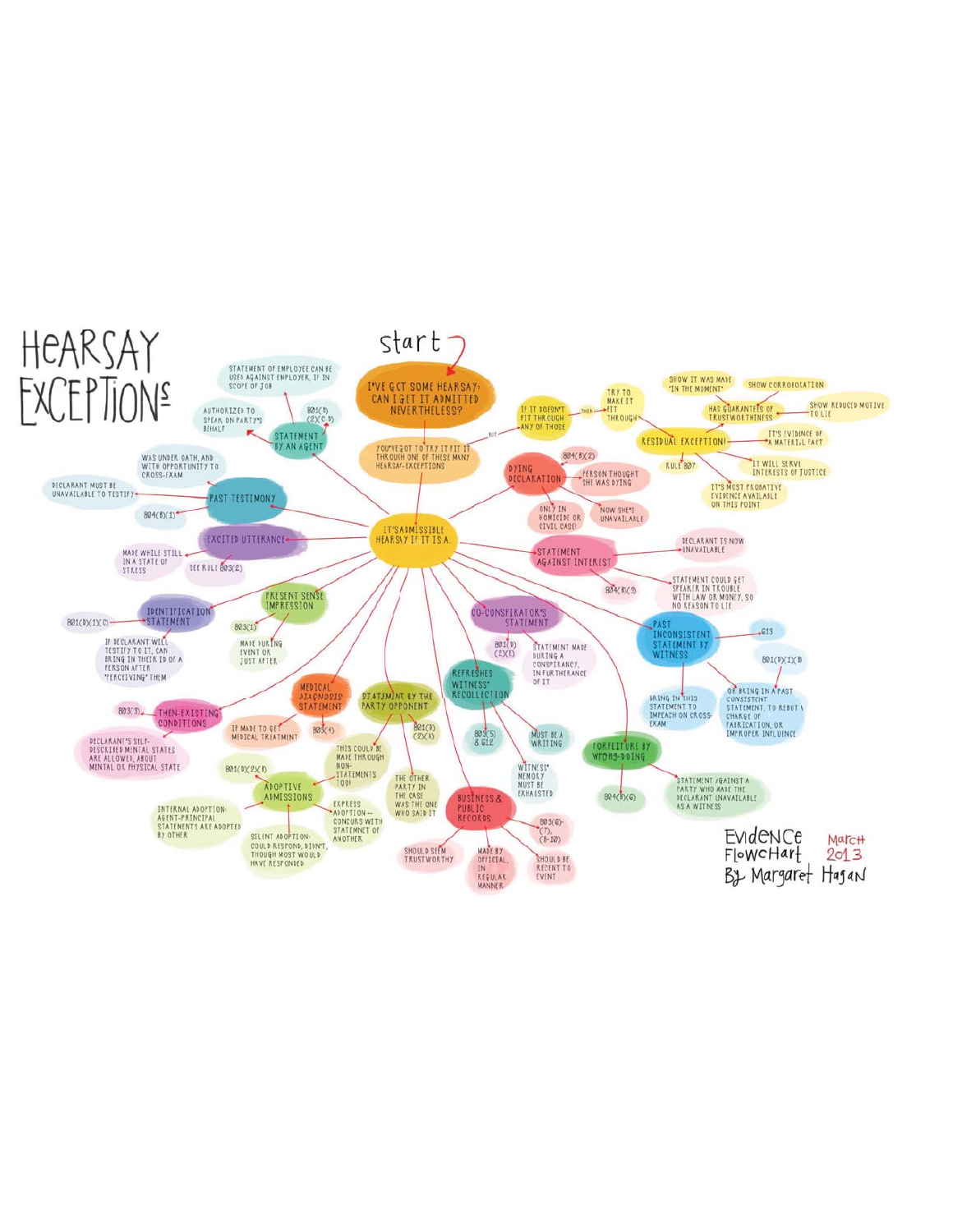## **Hearsav**

### **A. Not For The Truth**

Commonwealth v. Arrington 86 A.3d 831 (Po. 2014)- The Court held that 404(b) evidence showing an **appellant's common scheme in previous**  relationships was admissible. A log of his uncharged misconduct Rept by a girlfrien d wos held to be used not for the truth but to show why his parole was revobed

Commonwealth v. Trinidad 90 A. 3d 721 (Super '14)-The Court held that heanay testimony is admissible when it is offered to explain the police's coune of conduct rother than for the truth of the matters contained therein. Spedfically, the statements were recited and offered to show how the testifying detective come to identify the defendant as a suspect through the statements another individual mode in a police interview.

Commonwealth v. Mosley 114 A.3d 1072 (Super. '15)- Course of conduct testimony may become too detailed and violate a defendant's right of confrontation.

Commonwealth v. Raynor 2016 Pa Super 310 -DA reference to anonymous tip that led police to search for key fingerprints is not hearsay.

Commonwealth v. Yates 613 A. 2d 542 (Pa. 1992)- The court found that the informant's statement, to the effect that the suspect. defendant. wos dealing drugs, was admitted as evidence to explain a course of police conduct. Although this statement was not hearsay offered to prove the truth of the matter asserted, in this case, the statement was highly prejudidal and, when balanced with the need to explain, was inadmissible.

Costellani v. Scranton Times, LP., 124 A.3d 1229 (Po. 2015)- The trial court should have permitted the county offidals to introduce them in their action against the newspaper. A limiting instruction to the jury that it wos to consider the judicial opinions as evidence of the newspaper's actual malice, but not os evidence of the whether the defamatory

بالمتباعث المنباب

statements were false, was appropriate with regard to whether the opinions constituted hearsay under Pa. R. Evid. 801 and 802. Two strong dissents argued against the effectiveness of the limiting instruction.

### **B. Statements By Pariy Opponent**

Commonwealth v. Feliciano 67 A.3d 19 (Super. '13)-The Court held that only slight evidence of a conspiracy is needed for a co-conspirator's statement to be admissible and the order of proof is discretionary. A co-conspirator's statement is Inadmissible only when It is the sale evidence of the conspiracy.

Commonwealth v. Bamett 121 A.3d 534(Super '15)-Court reaffirms tacit admission rule but openly asks PA5C to revisit the admissibility of such statements as not having sufficient probative value to exceed their prejudicial effect.

Commonwealth v. Vallone 32 A.29 889 (Pa. 1943)-Defendant sought a new trial because the Commonwealth introduced evidence that defendant remained silent during statements made by the prostitute who he was accused of transporting to police in defendant's presence while he was in custody

### **C. Excited Utterance/Present Sense**

Commonwealth v. Hood 872 A.2d 175 (Super '05)- The appellate court found that the description of the shooting event, including spedfia such os day, time, location, and the manner of the shooting itself, provided by the callers mirrored the account testified to by a witness, as well os the written statement given by another witness, Because the exact times of the 911 calls were documented, it was easily verifiable from the record that the calls were made almost contemporaneously with the shooting and that collen witnessed the event. Thus. the tope recordings of the 911 calls, which identified defendant as the perpetrator, were admissible  $\alpha$ excited utterances.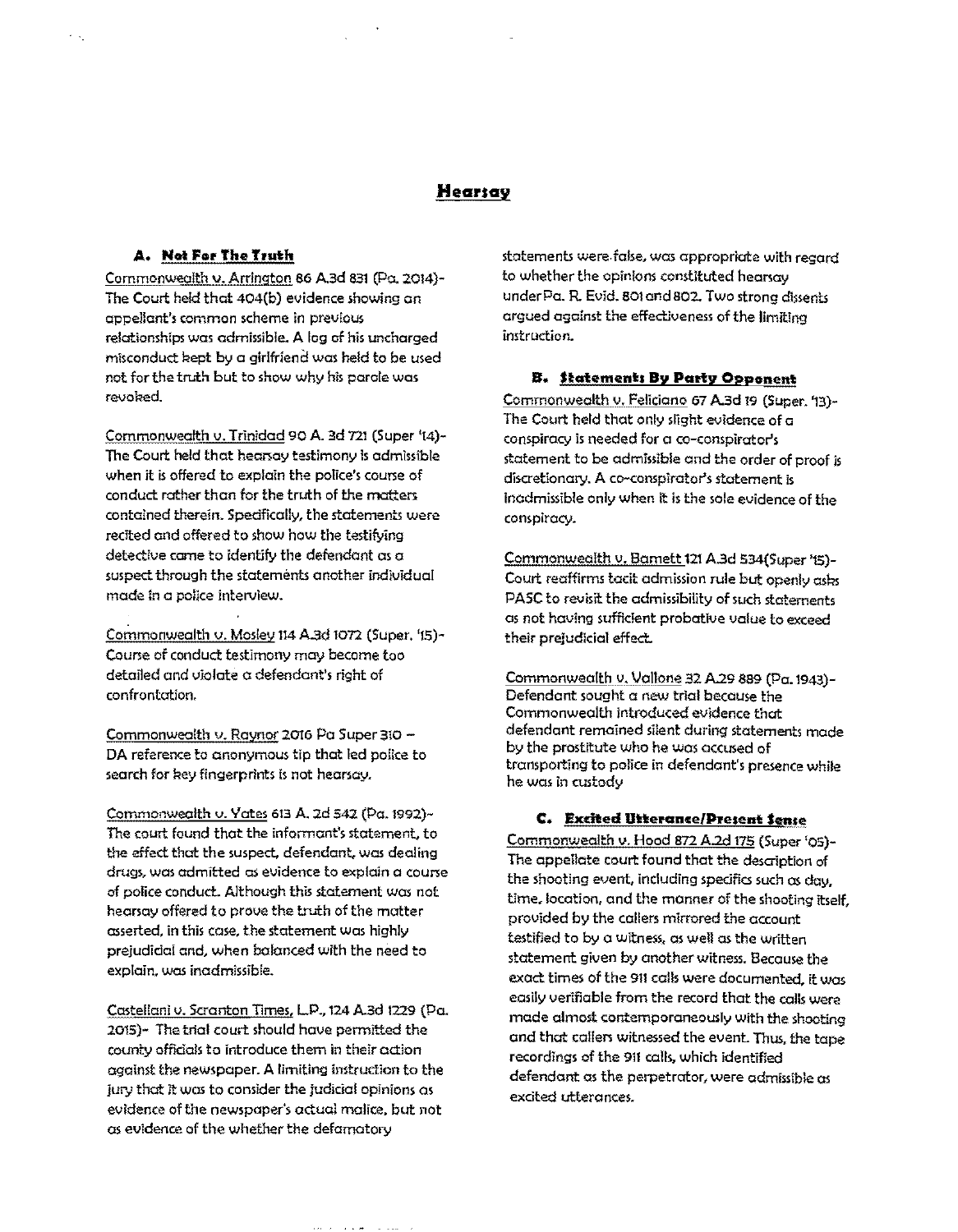Commonwealth v. Colon 102 A,3d 1033 (Super '14)- The Court ruled that the victim's statement to an **officer was an excited utterance, as she was**  contemporaneously crying, yelling and screaming when responding to the officer's question that the defendant assaulted her. She additionally had scratches and fresh blood on her face and tom clothing to corroborate her statement.

Commonwealth v. Mitchell 2016 Pa Super 53- The evidence was sufficient to convict appellant of second-degree murder, robbery, and conspiracy to commit robbery, as it established that a witness saw appellant, then a juvenile, and another man hiding in the bushes before they confronted the victim while armed with a shotgun: that he heard the shotgun fired: and that police found the victim shot.

Commonwealth v. Hairston 2015 Pa. Super. Unpub. LEXIS 3425- Victim's two-hour recitation of abuse by her stepfather held not to be an excited **utterance because no startling event precipitated it**  and statement was urged by boyfriend.

Commonwealth v. Stephens, 74 A.3d 1034 (Super ~3)- The Court held that a statement not made, **immediately after perceiving or during an event is**  not permissible under the present tense impression **or excited utterance exceptions to hearsay, as the**  passage of time allows for reflection and the fabrication of a false statement.

Commonwealth v. Green 76 A. 3d 575 (Super '13)- The Court holds that hearsay testimony of a victim's **statements concerns the victim's state of mind, but**  when the testimony is offered to establish the **accused's motive .. it is not the victim's but the**  accused's state of mind that is at issue and the **testimony is therefore inadmissible.** 

Commonwealth v. Kunkle, 79 A.3d 1173 (Super '13)-The Court holds that hearsay testimony of a victim's statements relaying fear of the accused is admissible because it reflects Appellant's iII will and malice toward the victim.

Commonwealth v. Luster, 71 a.3d 1029 (Super. '13)- The Court holds that hearsay testimony of a victim's statements relaying fear of the accused is admissible because it reflects Appellant's iII wiII and malice toward the victim.

### **D. Medical Diagnosis**

Commonwealth v. Belknap 105 A.3d 7 (Super '14)-The Court held that statements made by two individuals to an officer that they believed the defendant had overdosed were admissible under the 803(4) medical diagnosis or treatment **exception, as such statements were made**  specifically in the context of the officer attempting to identify the defendant's medical condition and **resuscitate him.** 

c

o

 $\bigcirc$ 

Commonwealth v. Smith 681 A. 2d 1288 (Pa. 1996)-The court held that the statement made by appellant's daughter to the nurse were not admissible under the medical treatment exception to the hearsay rule.

### **E. Prior Testimony**

Commonwealth v. Bazemore, 614 A.2d 684 (Pa. '92)- The court held that the witness's prior testimony was inadmissible because the commonwealth failed to disclose vital impeachment evidence regarding the witness prior to the preliminary hearing. The court concluded that appellant was denied a full and fair opportunity to **cross-examine the witness.** 

Commonwealth v. Mitchell, 2016 PA Super 279- Appellant's judgment of sentence for attempted **murder and related offenses was affirmed because**  appellant had a full and fair opportunity to crossexamine the witness who did not appear for trial when she was at the preliminary exam, but dedined to do so.

Commonwealth v. Stays, 70 A.3d 1256 (Super. '13)-The Court held the introduction of a former witness' inconsistent statements are admissible at trial after the witness' death because the introduction of the statements at the preliminary hearing provided defense counsel with an adequate opportunity for **cross-examination.** 

Commonwealth v. Ricker 120 A.3d 349 (Pa. Super, 2015)- Defendant did not have a constitutional right under U.s. Canst. amend. VI and Pa. Canst. art. I, § 9 to confront his witnesses at the preliminary **hearing, based on the historical underpinnings, the reasons for the creation of the confrontation clauses.**  and the original public meaning thereof.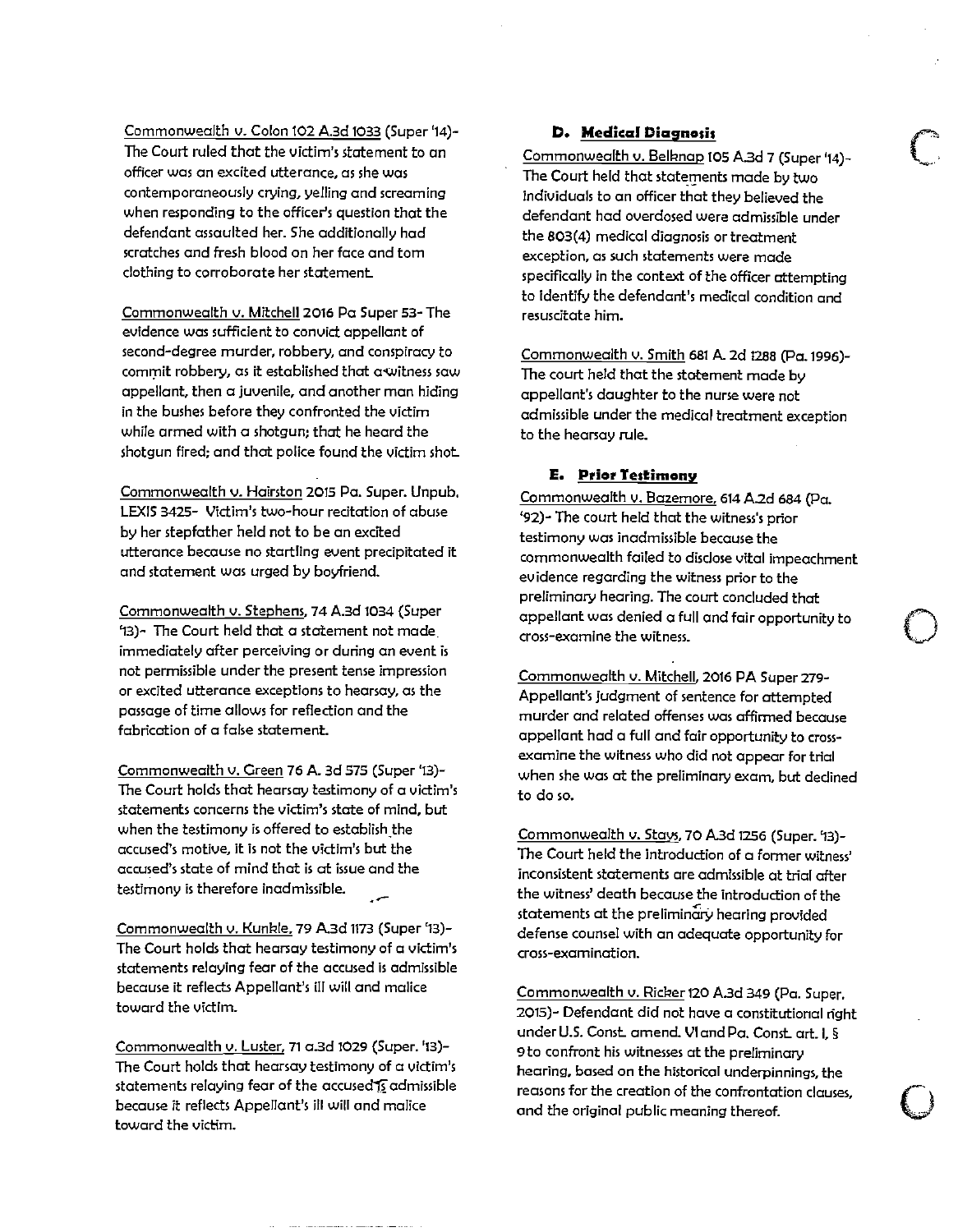Commonwealth v. Watley 2016 Po Super 311- A prior statement must be inconsistent with trial testimony. If witness says he does not know or cannot remember, a limit on using the statement for substantive evidence.

### **F.** Statement Against Interest

Commonwealth v. Brown 52 A.3d 1139 (po. 2012)- The Court holds statements admissible that so far tend to subject the declarant to criminal liabilityand exculpate the defendant-that a reasonable person in the declarant's position would not have made the statements unless believing them to be true.

### **G. Bruton**

Bruton v. United States. 391 U.s. 123 (US. 1968)- The Supreme Court reversed the decision, holding that despite the limiting instruction, the introduction of the accomplice's out of court confession at defendant's trial violated defendant's Sixth Amendment right to cross-examine witnesses against him.

Grey v. Md. 523 US 185 (1996)- The Court held that in general, a co-defendant's confession was a powerfully incriminating extrajudicial statement **which, insulated from cross-examination, violated a**  criminal defendant's Sixth Amendment rights, particularly if it used a form of name substitution that implicated the defendant.

Commonwealth v. Rainey A.2d 215 (Po. 2007)- II a confession can be edited so that it retains its narrative integrity and yet in no way refers to defendant, then use of it does not violate the prinCiples of Bruton. As with most evidentiary questions, substantial deference must be afforded to the trial court In this regard.

Commonwealth v. Travers 768 A. 2d 845 (Pa. 2001)- The co-defendant hod confessed to taking part in the murder and implicated defendant in the confession, but did not testify at trial. The trial court redacted the co-defendant's confession to replace any reference to the defendant by name with the term ''the other man: Additionally, the trial court **twice gave a cautionary instruction to the jury,**  informing the jury that co-delendant's statement could only be considered as evidence against him. The Supreme Court affirmed, holding that this

redaction and cautionary charge sufficed to meet the *Bruton* requirements.

Commonwealth v. Markman 916 A. 2d 586 (Pa. 2007)- The trial court erred in allowing a jury to hear the redacted tape as it comprised an attempt by a non-testifying codefendant to shift the bulk of the blame to defendant. As defendant was the only other person who could have been involved, the error was not harmless. The dubbing over of the defendant's name was not an effective redaction.

Brown v. Supt. 834 F.3d 506 (3d. '16)- During closing arguments the prosecutor revealed to the jurors that petitioner Was "the other guy." Sixth Amendment right to confrontation was violated. As the *Bruton* violation had a substantial and injurious effect, habeas relief was warranted.

### **H. Crawford**

Michigan v. Bryant 131 S.Ct. 1143 (2011)- The informality of the exchange suggested that the officers' purpose was to address what they perceived to be an ongoing emergency. Because of these circumstances, the victim's identification and description of the shooter and the location of the shooting were nat testimonial hearsay. The Confrontation Clause did not bat their admission at defendant's trial.

Commonwealth v, Williams, 103 A.3d 354 (Super '14)- The Court held that the primary purpose of the victim's statements during a 911 call was to seely **medical assistance and assist fint responders in**  addressing an ongoing emergency, such that they were not testimonial. The victim's additional statements made to neighbors, police officers and paramedics were merely cumulative of the nontestimonial statements made to the 911 operator and thus did not violate the defendant's confrontation rights.

Davis v. Washington, 547 U.S. 813 (U.S. 2006)- The elicited statements were necessary to resolve the emergency rather than to investigate events.

Commonwealth v. Walter, 93 A.3d 442 (Pa. '14)- The Court held that a finding of a child's competency is not a prerequisite to the admission of hearsay statements under the Tender Vears Hearsay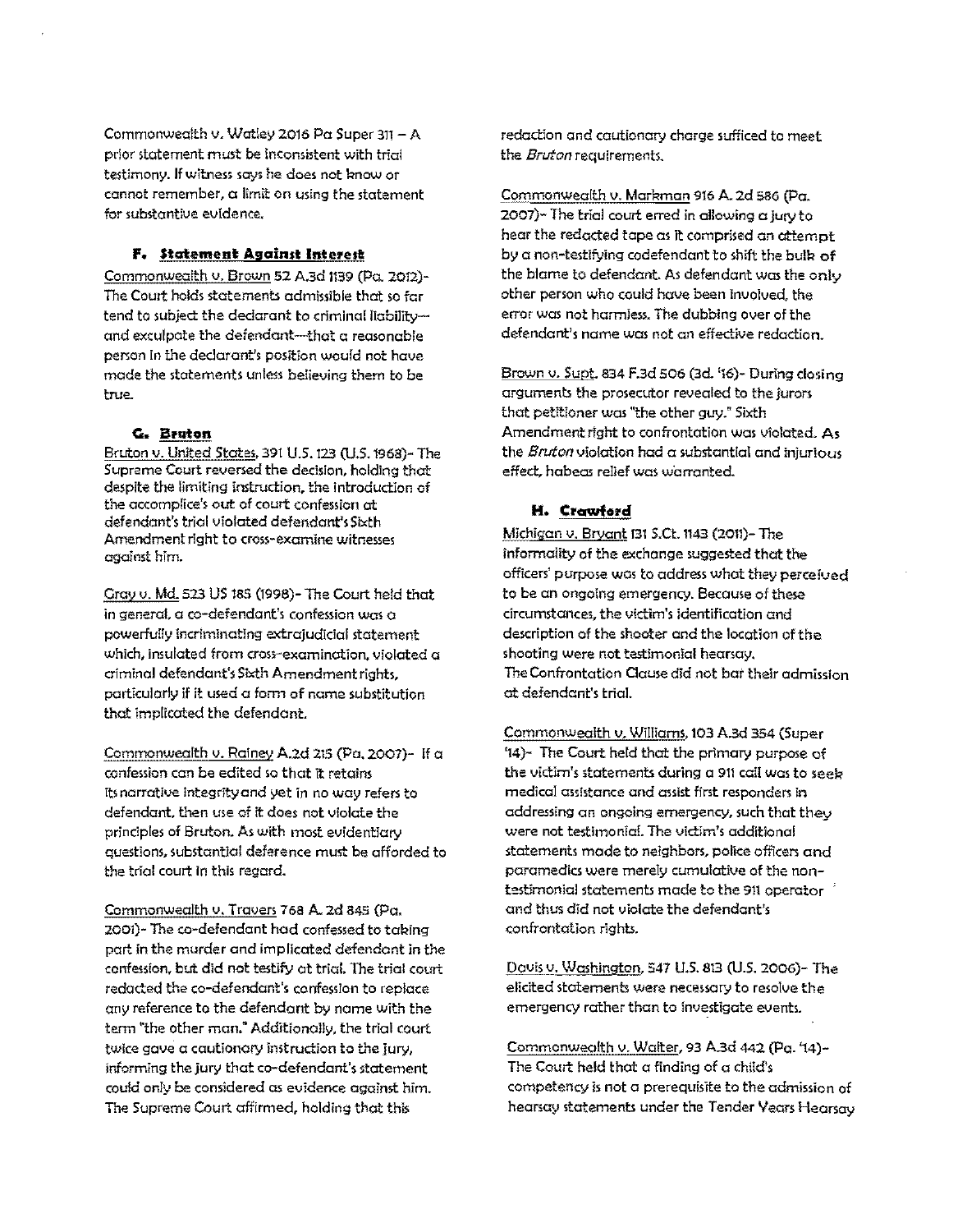### Act.

Commonwealth v. Allshouse, 985 A.2d 847 (Pa. 09)-The court held that the sibling's statement to the case worker was nontestimonial under case law precedent because it was given durtng on ongoing **emergency.** 

In Re NC, 105 A.3d 1199 (Po, 14)- The Court held that a child's statements not mode during on **ongoing emergenCy or immediately after an**  incident but, rather. seemingly obtained for the sole purpose of later use in criminal proceedings, are testimonial in nature and thus inadmissible under the Tender Years Hearsay Act.

.Commonwealth v. Barnette. 50 A3d f76 (Super. '12)- The Court held that spontaneous, internally consistent statements mode by more than one child to a non-suggestive parent ore rellable and admissible under the Tender Yeors Hearsay Act, particularly when there is no evidence the children knew of each other's statements at the time.

Ohio v. Clark 135 S. Ct. 2173 (15)- The statements were not testimonial because the statements clearly were not mode with the primary purpose of creating evidence for defendant's prosecution since the Child's statements occurred in the context of an ongoing emergency involving suspected child abuse, and the teacher's questions and the child's answers were primarily aimed at identifying and ending the threat.

Melendez-Diaz v. Mass. 557 U.S. 305 (2009)- The u.s. Supreme Court held that admission of the certifleates violated petitioner's SIXth Amendment right to confront the witnesses against him. The certificates were affidavits, which fell within the core class of testimonial statements covered by the Confrontation Clause, and they Were made under circumstances which would have led an objective witness reasonably to believe that they were mode for use in a criminal trial. Although petitioner could houe subpoenaed the analysts, that right was not a substitute for his right to confront them.

Bullcoming v. N.M. 564 U.S. 647 (2011)- The U.S. '!I'Upreme Court held that admj"ion of the report of defendant's blood alcohol level violated defendant's right to confront the analyst who prepared the report. The report was clearly testimonial in nature as a statement made In order to prove a foct at defendant's criminal triol.

Commonwealth v. Brown 139 A.3d 208 (Super16)- The autopsy report Was testimonial because it established post events that were potentially relevant to later criminal proceedings with respect to the couse of death, it was reasonable to believe that it would be made available for use at a later trial. and the death was sudden, violent, or **suspicious in nature..** 

Commonweolth v. Dyorman 73 A.3d 565 (Po. '13)- The Court held that whether business records are subject to the Confrontation Clause depends on the purpose of the evidence. The calibration and accuracy certificates for a device used to test BAC are non-testimonial because they are not prepared for the primary purpose of proving some fact at trial.

Commonwealth v. Yohe 79 A.3d 520 (Pa. '13)- The Court held that when a law enforcement officer requests a toxicology report. the resulting formal analysis On a signed document Is testimonial. Whomever's expert opinion-regardless of on extensive chain of custody-and signature appears on the report is the witness the defendant has a right to confront.

US v. Hendricks 395 F.3d 173 (3d Cir. 2005)- On appeal, the court held as to the wiretap conversations that the district court erred in finding the recordings 'testimonial' and thus within the Crawford rule. Statements not offered for the truth ore not testimonial

#### **I. Waiving the Error**

Commonwealth v. Kuder 62 A.3d 1038 (Super. '13)- Multiple hearsay errors occurred due to failure of Commonwealth to assert basis for admissibility. However, harmless error.

Commonwealth v. Patterson. 91 A.3d 55 (pa.'14) & Commonwealth v. Arrington, 86 A.3d 831 (Po. **20t4)- The Court held that an erroneous odmi\$5Ion**  of hearsay during trial does not warrant relief when the appellant foiled to object at the time of its admission~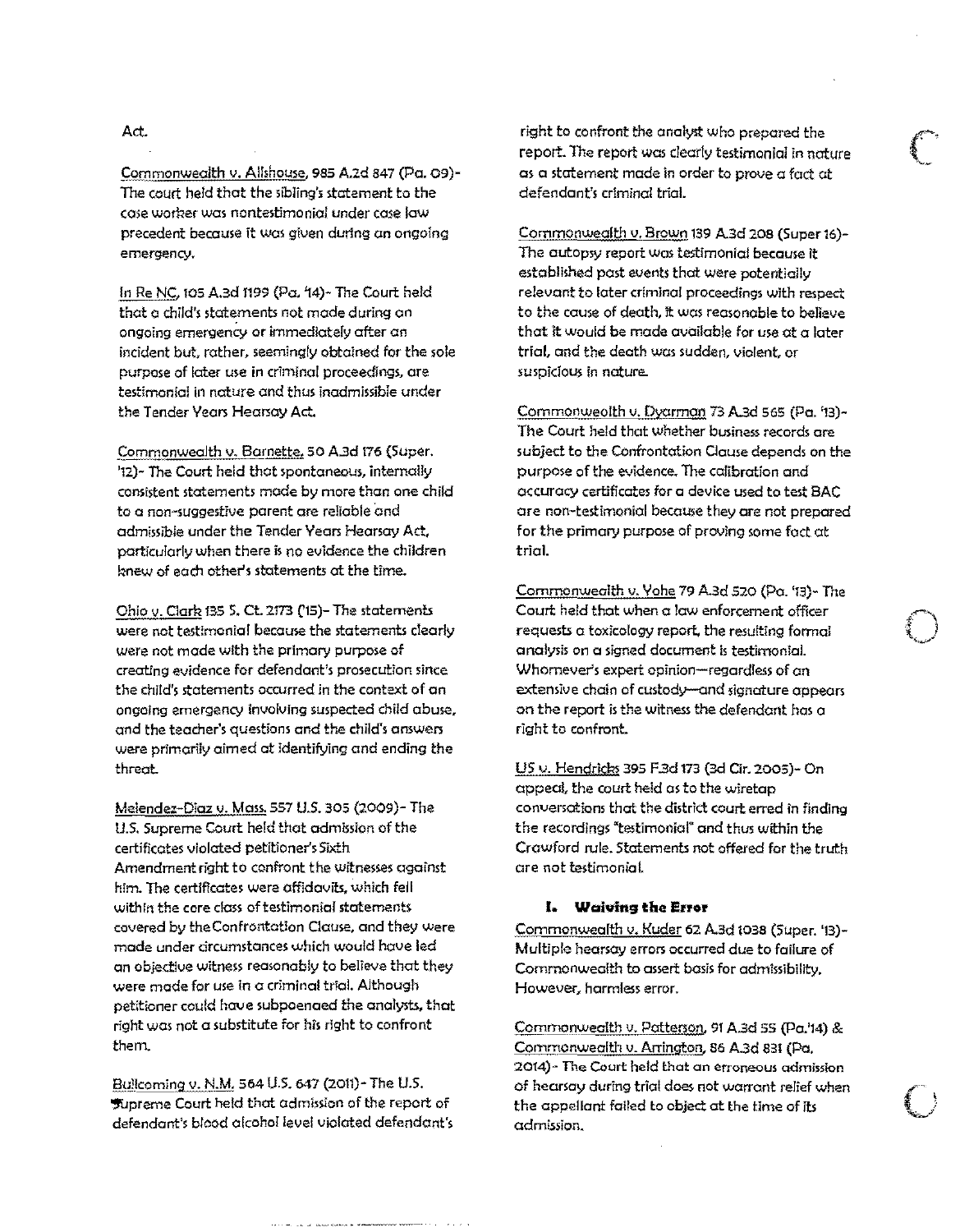

## $\equiv$  MENU

HOME ADVOCACY & EVIDENCE BLOG RECOMMENDED READING .

VIDEOS TADVOCACY RESOURCE LINKS **Q.** SEARCH

# Seven Steps to (Hearsay) Heaven

## by **Jules Epstein**

The great jazz trumpeter Miles Davis recorded his classic *Seven Steps to*  Heaven in 1963, with no explanation as to why this was the number of steps needed to ascend. He just laid down a seven beat, seven note structure and the music flew.

Well, perhaps there are an equal number of steps to "hearsay heaven," that place lawyers want and need to ascend to when proffering or confronting hearsay evidence. Yet virtually no attorney follows all of them, focusing either on admissibility or exclusion without regard to

3/5120171:51 PM

10f7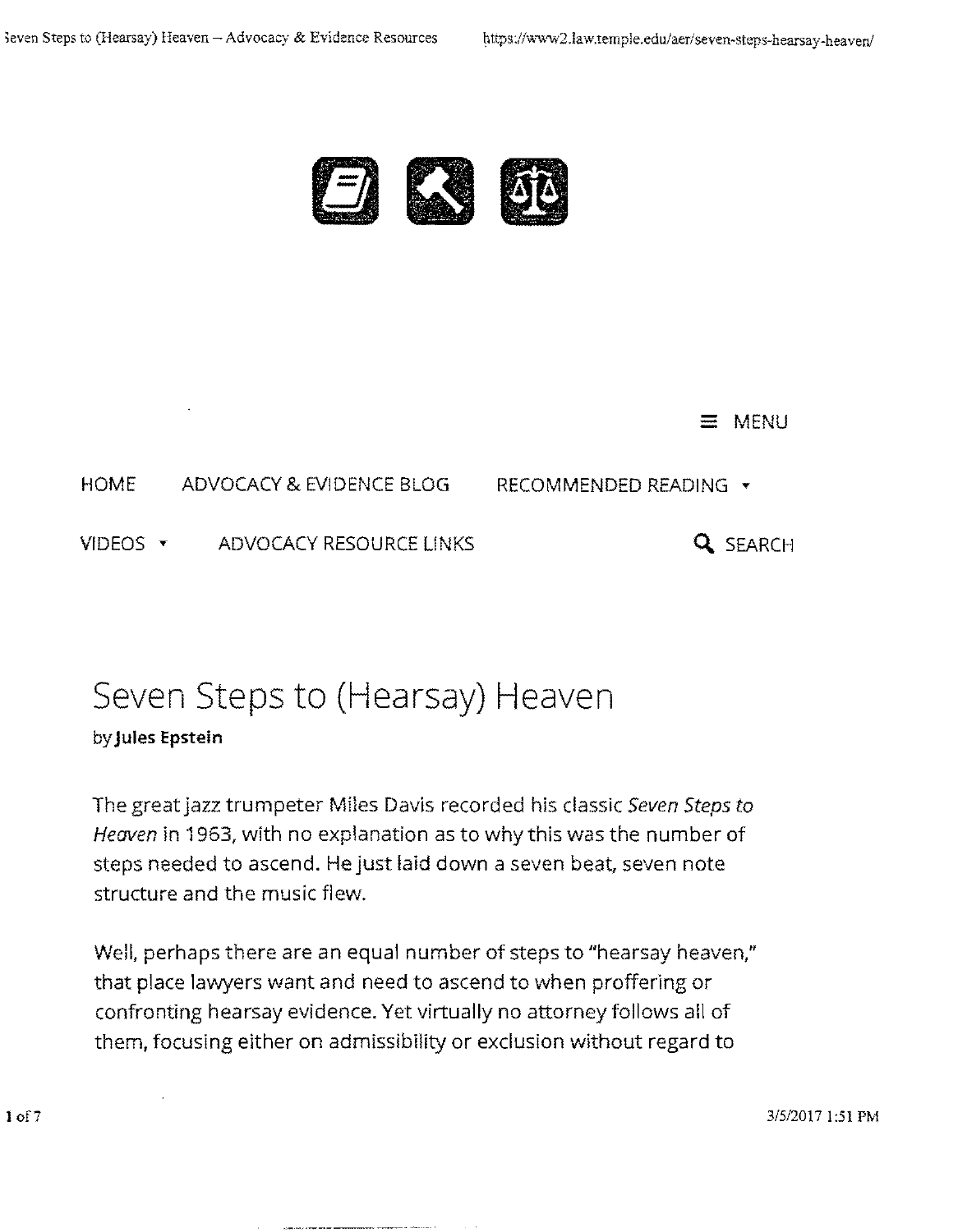content, effective use or minimization should the proof be allowed. So this guide will offer the steps necessary to completely address hearsay in the courtroom.

# Step 1 - **Is there an assertion** by *a* **human?**

The first reminder here is that hearsay comes from humans, so barking alerts by a drug dog, or computer printouts of telephone records are not covered by the rule. And what *is* an assertion? In effect, it is a factual declaration, a sentence that could be restated with the words "it is true that" at the front and still retain its meaning. So "I hate you" is an assertion, but "go to #\$!!" is not. The latter may be said assertively, but is not hearsay.

And if it is an assertion? Go on to step 2; and if not, turn to relevance and other rules.

## **Step 2 - is the assertion being offered for its truth?**

In *this* trial, are we asking the jury to believe the assertions were made and that they are true? Unless both are answered "yes," there is no hearsay issue and, again, the focus must turn to relevance and other rules.

And what is "for its truth?" Where confusion often arises is between the ultimate issue being proved [in a murder trial, the 'who did it' issue] and subordinate facts. That distinction is of no moment in hearsay analysis. Even the most minor fact, such as the weather or what color sweater the perpetrator wore, if proved by an out-of-court assertion, is "for its truth." So, if the assertion *is* for its truth, go to step 4; and if it is offered for a reason other than for its truth, go to step 3.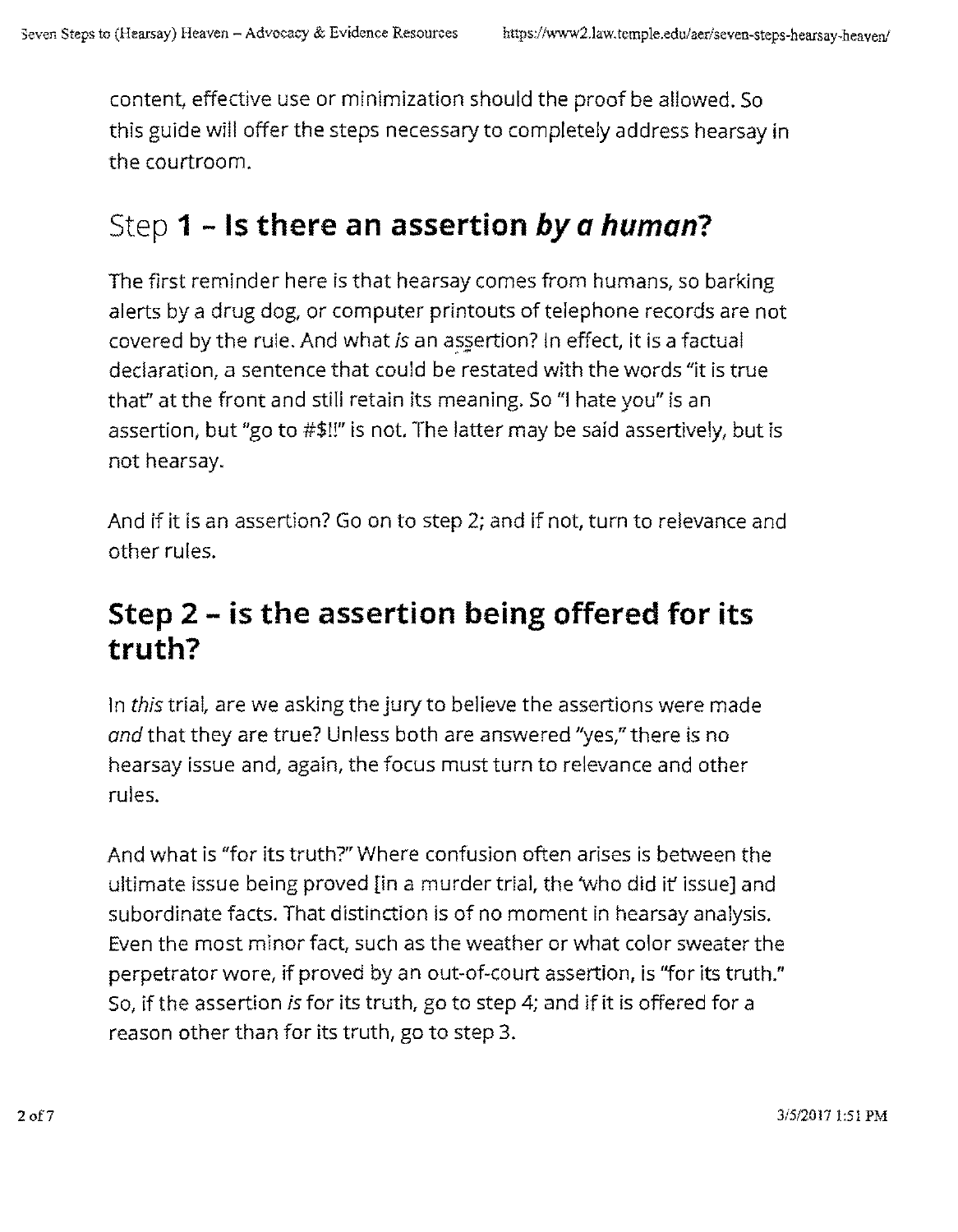# **Step 3 - is the assertion being offered for a reason other than for its truth?**

This is where rules 401 and 403 come to the fore. Imagine the police officer who testifies "I arrested Jules *after ten people told* me *he committed the murder."* A cogent argument can be made that this is not offered for its truth - that jules *did* commit the murder - but to explain why jules was arrested.

Yet the 401 and 403 concerns should be evident *and controlling* in this circumstance. Why jules was arrested is rarely relevant; and even if it has some bearing on the case there is a manifest risk that the jury will believe that ten people did identify Jules as the murderer, a paradigmatic case of unfair prejudice and misleading the factfinder. This risk of hearsay "spillover" warrants exclusion in many cases.

# **Step** 4 - **if offered for its truth, is there a hearsay rule that permits admission?**

This step should be fairly simple - the application of Rules 801, 803, 804 and 807 to see if any ground(s) for admissibility may be found. If "yes," the issue then is foundation - establishing the predicate facts that prove the applicability of the hearsay exception or exemption.

## **Step 5 - if it meets a hearsay exception or exemption, are there other rules that preclude or restrict admission?**

The phenomenon of tunnel vision is too often predominant when hearsay is at issue. Lawyers [and judges] become so focused on the hearsay analysis that they forget to examine the content, which may be barred by other rules including character, lay opinion, subsequent remedial

*3/512017* \:51 PM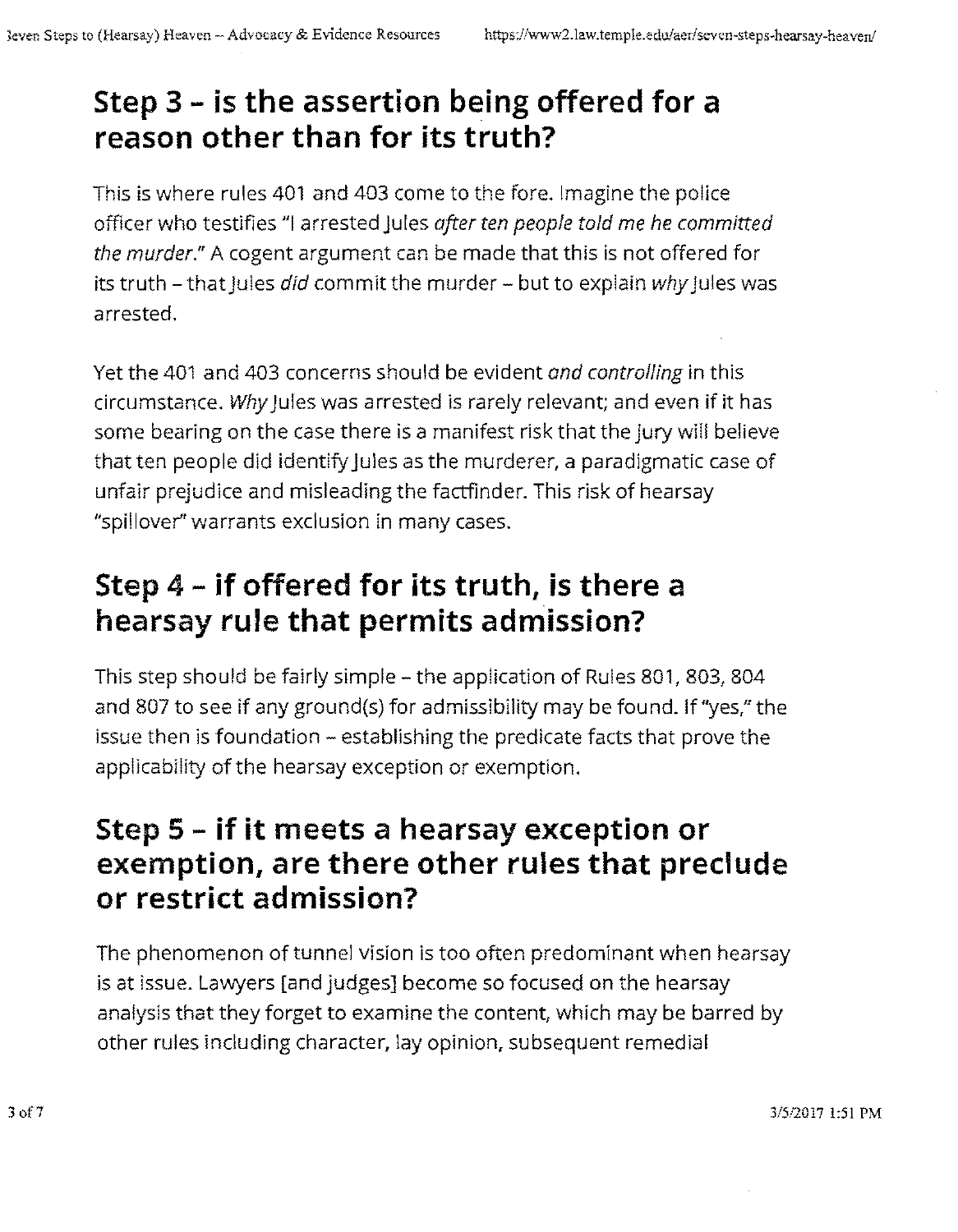measure, etc. So, the best step, after determining that the form of the answer meets a hearsay exception, is to then forget the hearsay rule(s) at issue, pretend this is coming from a live witness, and analyze it for admissibility solely by scrutinizing the contents.

# **Step 6 - if the hearsay is being admitted, the proponent must not just ask the questions but then prove its reliability, while the opponent must cast doubt on its veracity or strength.**

Too many lawyers forget that the battle over hearsay does not end with the decision to admit the assertion. The fact finder then has to assign weight.

For the proponent, this may be done in a number of ways. Corroboration supports hearsay; so, too, do the rationales for the rules themselves. If the statement was made for medical diagnosis, the rationale of the rule that people tell their doctors the truth in order to get proper and necessary medical care - can be argued in closing to show reliability.

And the opponent? There are multiple ways to devalue the hearsay. Again, contrary evidence may show it to have little or no value; and so too may problems with the in-court witness, the 'channeler or delivery vehicle for the hearsay statement. The in court witness may not have heard or remembered well, or have bias or other credibility flaws; and the in court witness also may not be able to answer questions about the declarant's initial opportunity to perceive or about the declarant's memory.

# **Step 7 - don't forget the invisible witness.**

Too few lawyers [and judges] consider and apply Rule 806. One of the most potent rules of evidence, 806 permits impeachment of the hearsay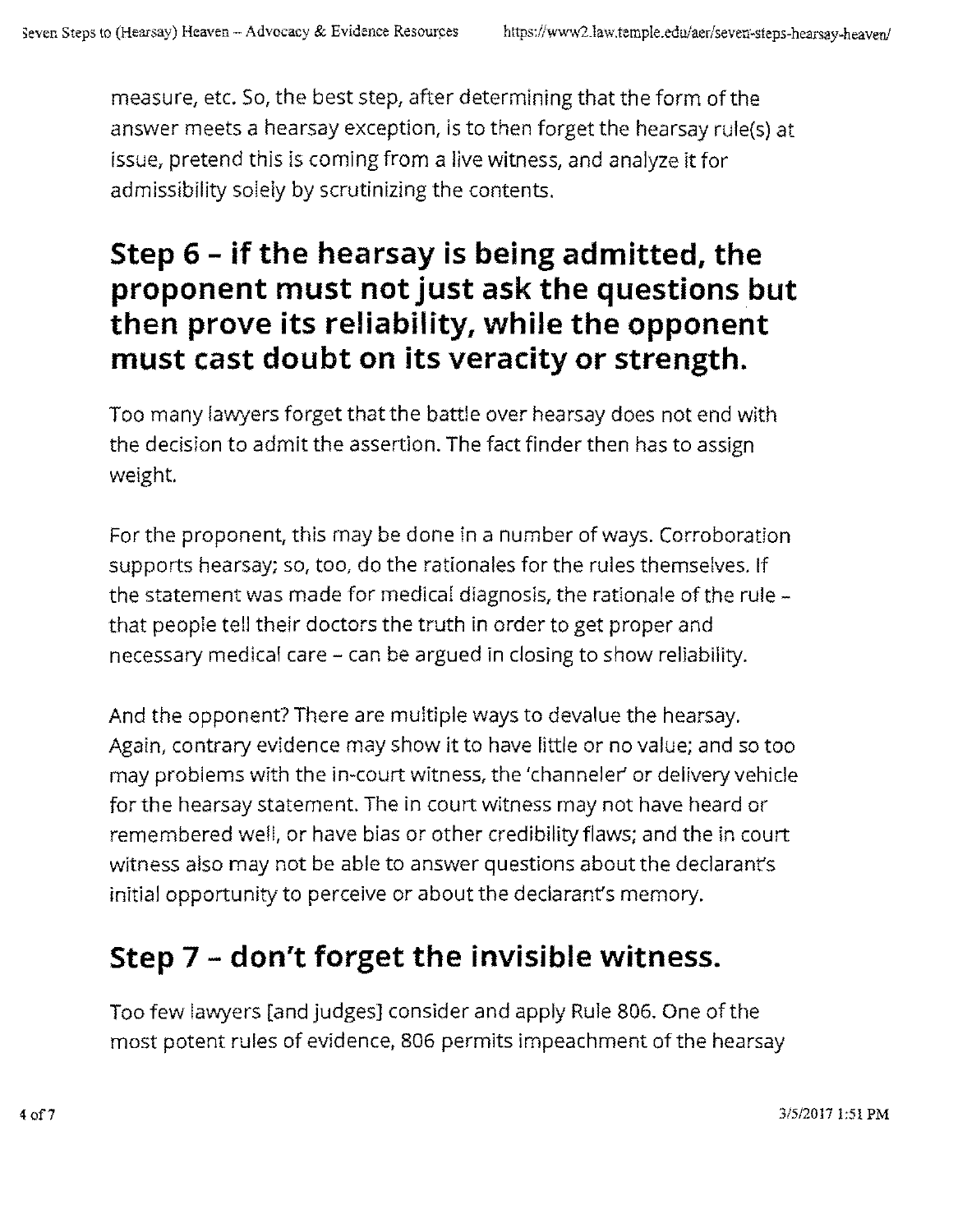declarant the same as if the speaker was on the witness stand, And, of course, the declarant can't respond or explain.

These, then, are the seven steps. Okay, maybe they are only 6, and 7 is a subset of six. But I like Miles Davis. And if all lawyers adhered to these steps, it would be a form of hearsay "heaven." The rule would be applied properly, and the evidence given its due consideration.

Share this:

is Email **in Linkedln in Twitter** : **G**\* Google : **Il** Facebook

**B** Faculty Commentary

**W** Advocacy, Evidence, Hearsay, Trial Advocacy

- < Yell, Compel, or Soft-Sell; How Blatant Must Cross-Examination Be?
- > LOOKING AT JURY TRIALS "OUTSIDE IN" LESSONS FROM A JURY CONSULTANT

Leave a Comment